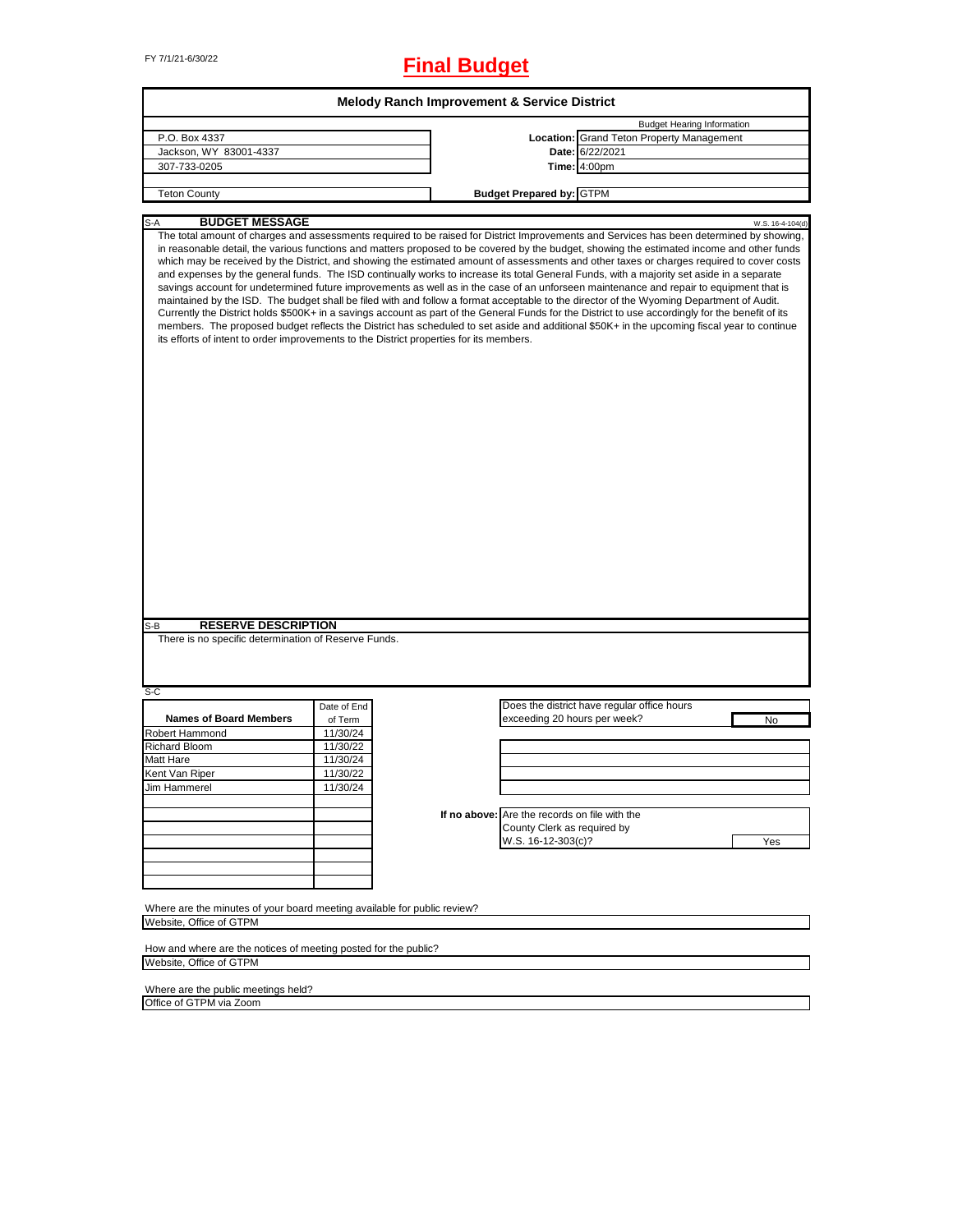### **FINAL BUDGET SUMMARY**

|       | <b>OVERVIEW</b>                                             | 2019-2020<br>Actual | 2020-2021<br>Estimated | 2021-2022<br>Proposed | Final Approval |
|-------|-------------------------------------------------------------|---------------------|------------------------|-----------------------|----------------|
|       |                                                             |                     |                        |                       |                |
| $S-1$ | <b>Total Budgeted Expenditures</b>                          | \$414,778           | \$163,777              | \$595,463             | \$595,463      |
| $S-2$ | <b>Total Principal to Pay on Debt</b>                       | \$0                 | \$0                    | \$30,940              | \$30,940       |
| $S-3$ | <b>Total Change to Restricted Funds</b>                     | \$0                 | \$0                    | \$0                   | \$0            |
|       |                                                             |                     |                        |                       |                |
| $S-4$ | <b>Total General Fund and Forecasted Revenues Available</b> | \$999.667           | \$794.780              | \$1,235,940           | \$1,235,940    |
|       |                                                             |                     |                        |                       |                |
| $S-5$ | Amount requested from County Commissioners                  | \$163,032           | \$109,784              | \$163.830             | \$163,830      |
|       |                                                             |                     |                        |                       |                |
| $S-6$ | <b>Additional Funding Needed:</b>                           |                     |                        | \$0                   | \$0            |

|                | <b>REVENUE SUMMARY</b>                                             | 2019-2020       | 2020-2021       | 2021-2022       | Final Approval                              |
|----------------|--------------------------------------------------------------------|-----------------|-----------------|-----------------|---------------------------------------------|
|                |                                                                    | Actual          | Estimated       | Proposed        |                                             |
|                |                                                                    | \$105,532       | \$98,060        | \$117,573       | \$117,573                                   |
| $S-7$<br>$S-8$ | <b>Operating Revenues</b><br>Tax levy (From the County Treasurer)  | \$163,032       | \$109.784       | \$163,830       | \$163,830                                   |
| $S-9$          | <b>Government Support</b>                                          | \$141,475       | \$0             | \$330,000       | \$330,000                                   |
|                | <b>Grants</b>                                                      | \$0             | \$0             | \$0             |                                             |
| $S-10$         |                                                                    | \$0             | \$0             | \$0             | \$0<br>\$0                                  |
| $S-11$         | Other County Support (Not from Co. Treas.)<br><b>Miscellaneous</b> | \$6,325         | \$3,633         | \$5,000         | \$5,000                                     |
| $S-12$         |                                                                    |                 |                 |                 |                                             |
| $S-13$         | <b>Other Forecasted Revenue</b>                                    | \$0             | \$0             | \$0             | \$0                                         |
| $S-14$         | <b>Total Revenue</b>                                               | \$416,364       | \$211,477       | \$616,403       | \$616,403                                   |
|                | FY 7/1/21-6/30/22                                                  |                 |                 |                 | Melody Ranch Improvement & Service District |
|                | <b>EXPENDITURE SUMMARY</b>                                         | 2019-2020       | 2020-2021       | 2021-2022       | <b>Final Approval</b>                       |
|                |                                                                    | Actual          | Estimated       | Proposed        |                                             |
|                |                                                                    |                 |                 |                 |                                             |
| $S-15$         | <b>Capital Outlay</b>                                              | \$0             | \$0             | \$0             | \$0                                         |
| $S-16$         | <b>Interest and Fees On Debt</b>                                   | \$0             | \$0             | \$13,260        | \$13,260                                    |
| $S-17$         | <b>Administration</b>                                              | \$35,767        | \$29,479        | \$39,708        | \$39,708                                    |
| $S-18$         | <b>Operations</b>                                                  | \$378,411       | \$132,385       | \$539,995       | \$539,995                                   |
| $S-19$         | <b>Indirect Costs</b>                                              | \$600           | \$1,913         | \$2,500         | \$2,500                                     |
| S-20R          | <b>Expenditures paid by Reserves</b>                               | \$0             | \$0             | \$0             | \$0                                         |
| $S-20$         | <b>Total Expenditures</b>                                          | \$414,778       | \$163,777       | \$595,463       | \$595,463                                   |
|                |                                                                    | 2019-2020       | 2020-2021       | 2021-2022       |                                             |
|                | <b>DEBT SUMMARY</b>                                                | Actual          | Estimated       | Proposed        | <b>Final Approval</b>                       |
|                |                                                                    |                 |                 |                 |                                             |
| $S-21$         | <b>Principal Paid on Debt</b>                                      | \$0             | \$0             | \$30,940        | \$30,940                                    |
|                |                                                                    |                 |                 |                 |                                             |
|                | <b>CASH AND INVESTMENTS</b>                                        | 2019-2020       | 2020-2021       | 2021-2022       | <b>Final Approval</b>                       |
|                |                                                                    | Actual          | Estimated       | Proposed        |                                             |
| $S-22$         | <b>TOTAL GENERAL FUNDS</b>                                         | \$583.303       | \$583.303       | \$619.537       | \$619,537                                   |
|                |                                                                    |                 |                 |                 |                                             |
|                | <b>Summary of Reserve Funds</b>                                    |                 |                 |                 |                                             |
| $S-23$         | <b>Beginning Balance in Reserve Accounts</b>                       |                 |                 |                 |                                             |
| $S-24$         | a. Sinking and Debt Service Funds                                  | \$0             | \$0             | \$0             | \$0                                         |
| $S-25$         | b. Reserves                                                        | \$0             | \$0             | \$0             | \$0                                         |
| $S-26$         | c. Bond Funds                                                      | \$0             | \$0             | \$0             | \$0                                         |
|                | Total Reserves (a+b+c)                                             | \$0             | \$0             | \$0             | \$0                                         |
| $S-27$         | Amount to be added                                                 |                 |                 |                 |                                             |
| $S-28$         | a. Sinking and Debt Service Funds                                  | \$0             | \$0             | \$0             | \$0                                         |
| S-29           | b. Reserves                                                        | \$0             | \$0             | \$0             | \$0                                         |
| $S-30$         | c. Bond Funds                                                      | \$0             | \$0             | \$0             | \$0                                         |
|                | Total to be added (a+b+c)                                          | \$0             | \$0             | \$0             | \$0                                         |
|                |                                                                    |                 |                 |                 |                                             |
| $S-31$         | <b>Subtotal</b>                                                    | \$0             | \$0             | \$0             | \$0                                         |
| $S-32$         | Less Total to be spent                                             | \$0             | \$0             | \$0             | \$0                                         |
| $S-33$         | TOTAL RESERVES AT END OF FISCAL YEAR                               | $\overline{50}$ | $\overline{50}$ | $\overline{50}$ | \$0                                         |
|                |                                                                    |                 |                 |                 | End of Summarv                              |

*Budget Officer / District Official (if not same as "Submitted by")*

Date adopted by Special District

Jackson, WY 83001-4337

**DISTRICT ADDRESS:** P.O. Box 4337 **PREPARED BY:** GTPM

**DISTRICT PHONE:** 307-733-0205

1/23/19 *Form approved by Wyoming Department of Audit, Public Funds Division Prepared in compliance with the Uniform Municipal Fiscal Procedures Act (W.S. 16-4-101 through 124) as it applies.*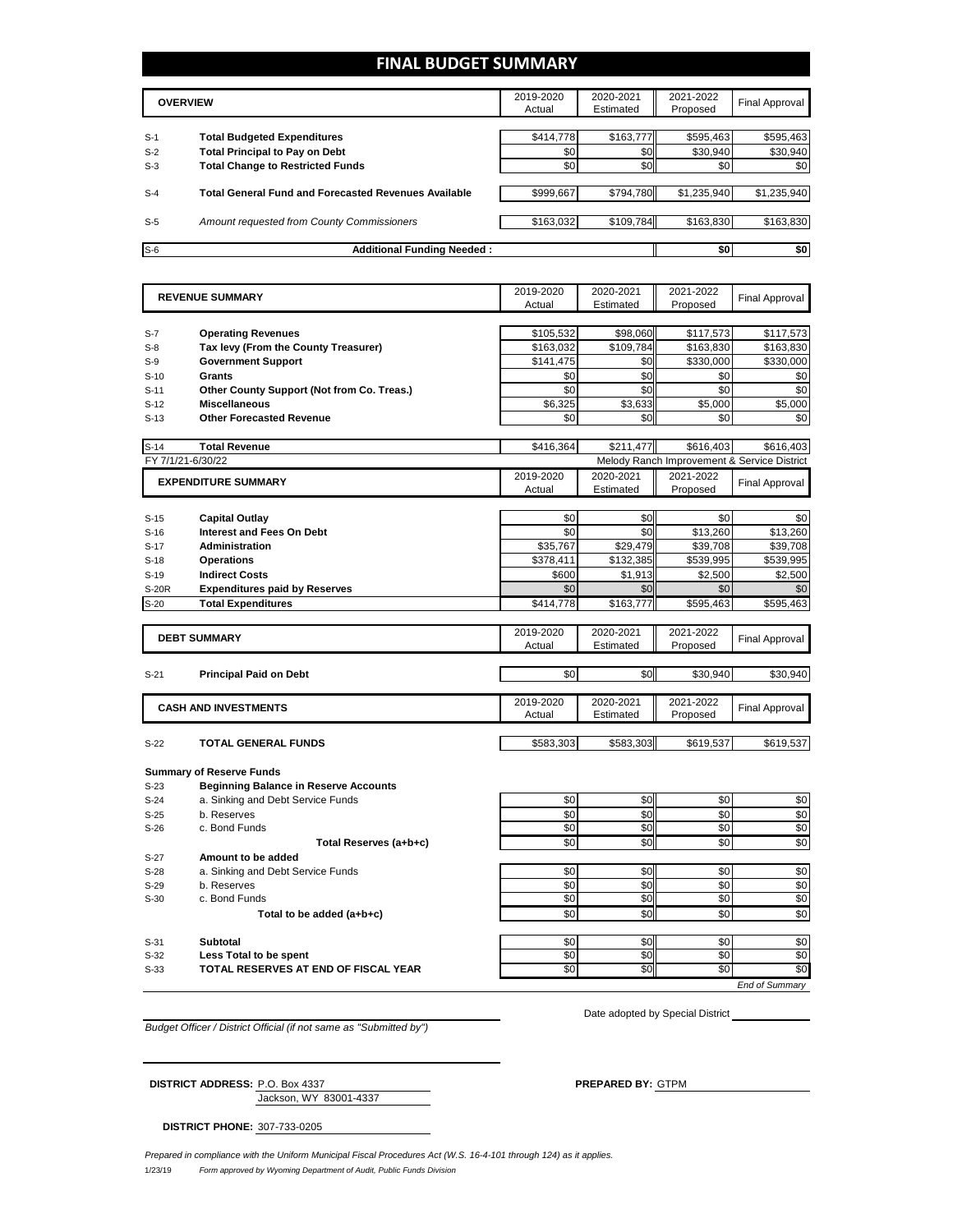Melody Ranch Improvement & Service District **NAME OF DISTRICT/BOARD**

**FYE** 6/30/2022

|                    | טשווטוטוט וט בוואי                                                                     |                                 |                     |                        |                       |                       |
|--------------------|----------------------------------------------------------------------------------------|---------------------------------|---------------------|------------------------|-----------------------|-----------------------|
|                    | <b>PROPERTY TAXES AND ASSESSMENTS</b>                                                  |                                 |                     |                        |                       |                       |
|                    |                                                                                        |                                 |                     |                        |                       |                       |
|                    |                                                                                        | <b>DOA Chart</b><br>of Accounts | 2019-2020<br>Actual | 2020-2021<br>Estimated | 2021-2022<br>Proposed | <b>Final Approval</b> |
| $R-1$<br>$R-1.1$   | <b>Property Taxes and Assessments Received</b><br>Tax Levy (From the County Treasurer) | 4001                            | \$163,032           | \$109,784              | \$163,830             | \$163,830             |
| $R-1.2$            | Other County Support (see note on the right)                                           | 4005                            |                     |                        |                       |                       |
|                    |                                                                                        |                                 |                     |                        |                       |                       |
|                    | <b>FORECASTED REVENUE</b>                                                              |                                 |                     |                        |                       |                       |
|                    |                                                                                        |                                 |                     |                        |                       |                       |
|                    |                                                                                        | <b>DOA Chart</b><br>of Accounts | 2019-2020<br>Actual | 2020-2021<br>Estimated | 2021-2022<br>Proposed | <b>Final Approval</b> |
| $R-2$              | <b>Revenues from Other Governments</b>                                                 |                                 |                     |                        |                       |                       |
| $R-2.1$            | State Aid                                                                              | 4211                            | \$141,475           |                        | \$330,000             | \$330,000             |
|                    | R-2.2 Additional County Aid (non-treasurer)                                            | 4237                            |                     |                        |                       |                       |
|                    | R-2.3 City (or Town) Aid                                                               | 4237                            |                     |                        |                       |                       |
| $R - 2.4$          | Other (Specify)                                                                        | 4237                            |                     |                        |                       |                       |
| $R - 2.5$          | <b>Total Government Support</b>                                                        |                                 | \$141,475           | \$0                    | \$330,000             | \$330,000             |
| $R-3$              | <b>Operating Revenues</b>                                                              |                                 |                     |                        |                       |                       |
| $R - 3.1$          | <b>Customer Charges</b>                                                                | 4300                            | \$103,092           | \$97,160               | \$117,573             | \$117,573             |
| $R - 3.2$          | Sales of Goods or Services                                                             | 4300                            | \$2,441             | \$900                  |                       |                       |
|                    | R-3.3 Other Assessments                                                                | 4503                            |                     |                        |                       |                       |
| $R - 3.4$          | <b>Total Operating Revenues</b>                                                        |                                 | \$105,532           | \$98,060               | \$117,573             | \$117,573             |
| $R-4$<br>$R - 4.1$ | Grants                                                                                 | 4201                            |                     |                        |                       |                       |
| $R - 4.2$          | <b>Direct Federal Grants</b><br>Federal Grants thru State Agencies                     | 4201                            |                     |                        |                       |                       |
|                    | R-4.3 Grants from State Agencies                                                       | 4211                            |                     |                        |                       |                       |
| $R - 4.4$          | <b>Total Grants</b>                                                                    |                                 | \$0                 | \$0                    | \$0                   | \$0                   |
| $R-5$              | <b>Miscellaneous Revenue</b>                                                           |                                 |                     |                        |                       |                       |
| $R - 5.1$          | Interest                                                                               | 4501                            | \$4,925             | \$3,633                | \$5,000               | \$5,000               |
| $R-5.2$            | Other: Specify                                                                         | 4500                            |                     |                        |                       |                       |
| $R - 5.3$          | Other: See Additional                                                                  |                                 | \$1,399             |                        |                       |                       |
| $R-5.4$            | <b>Total Miscellaneous</b>                                                             |                                 | \$6,325             | \$3,633                | \$5,000               | \$5,000               |
| $R-5.5$            | <b>Total Forecasted Revenue</b>                                                        |                                 | \$253,332           | \$101,693              | \$452,573             | \$452,573             |
| $R-6$              | <b>Other Forecasted Revenue</b>                                                        |                                 |                     |                        |                       |                       |
| $R - 6.1$          | a. Other past due as estimated by Co. Treas.                                           | 4004                            |                     |                        |                       |                       |
| $R-6.2$            | b. Other forecasted revenue (specify):                                                 |                                 |                     |                        |                       |                       |
| $R-6.3$            |                                                                                        | 4500                            |                     |                        |                       |                       |
| $R-6.4$            |                                                                                        | 4500                            |                     |                        |                       |                       |
| $R-6.5$            |                                                                                        |                                 |                     |                        |                       |                       |
| $R-6.6$            | Total Other Forecasted Revenue (a+b)                                                   |                                 | \$0                 | \$0                    | \$0                   | \$0                   |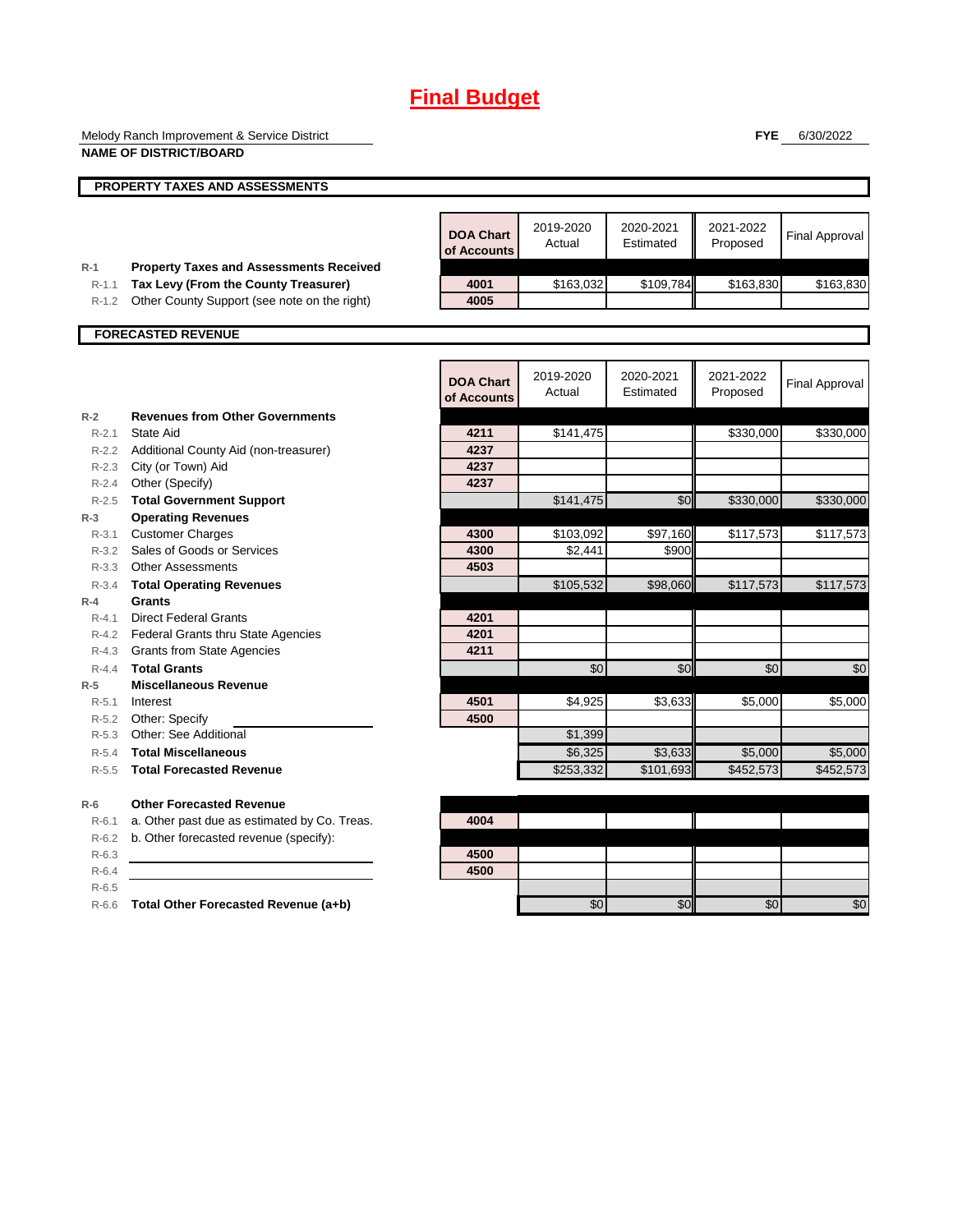### **CAPITAL OUTLAY BUDGET**

|           |                             | ui Auuu |
|-----------|-----------------------------|---------|
| $E-1$     | <b>Capital Outlay</b>       |         |
| $E - 1.1$ | <b>Real Property</b>        | 6201    |
| $E - 1.2$ | Vehicles                    | 6210    |
| $E-1.3$   | <b>Office Equipment</b>     | 6211    |
| $E - 1.4$ | Other (Specify)             |         |
| $E-1.5$   |                             | 6200    |
| $E-1.6$   |                             | 6200    |
| $E - 1.7$ |                             |         |
| $E - 1.8$ | <b>TOTAL CAPITAL OUTLAY</b> |         |
|           |                             |         |

| <b>DOA Chart</b><br>of Accounts | 2019-2020<br>Actual | 2020-2021<br>Estimated | 2021-2022<br>Proposed | <b>Final Approval</b> |
|---------------------------------|---------------------|------------------------|-----------------------|-----------------------|
|                                 |                     |                        |                       |                       |
| 6201                            |                     |                        |                       |                       |
| 6210                            |                     |                        |                       |                       |
| 6211                            |                     |                        |                       |                       |
|                                 |                     |                        |                       |                       |
| 6200                            |                     |                        |                       |                       |
| 6200                            |                     |                        |                       |                       |
|                                 |                     |                        |                       |                       |
|                                 | \$0                 |                        | \$0                   | \$0                   |

#### **ADMINISTRATION BUDGET**

|           |                                      | <b>DOA Chart</b><br>of Accounts | 2019-2020<br>Actual | 2020-2021<br>Estimated | 2021-2022<br>Proposed | <b>Final Approval</b> |
|-----------|--------------------------------------|---------------------------------|---------------------|------------------------|-----------------------|-----------------------|
| $E-2$     | <b>Personnel Services</b>            |                                 |                     |                        |                       |                       |
| $E - 2.1$ | Administrator                        | 7002                            | \$21,600            | \$21,600               | \$30,000              | \$30,000              |
| $E - 2.2$ | Secretary                            | 7003                            |                     |                        |                       |                       |
| $E - 2.3$ | Clerical                             | 7004                            |                     |                        |                       |                       |
| $E - 2.4$ | Other (Specify)                      |                                 |                     |                        |                       |                       |
| $E - 2.5$ |                                      | 7005                            |                     |                        |                       |                       |
| $E - 2.6$ |                                      | 7005                            |                     |                        |                       |                       |
| $E - 2.7$ |                                      |                                 |                     |                        |                       |                       |
| $E-3$     | <b>Board Expenses</b>                |                                 |                     |                        |                       |                       |
| $E - 3.1$ | Travel                               | 7011                            |                     |                        |                       |                       |
| $E - 3.2$ | Mileage                              | 7012                            |                     |                        |                       |                       |
| $E - 3.3$ | Other (Specify)                      |                                 |                     |                        |                       |                       |
| $E - 3.4$ | Meetings                             | 7013                            | \$70                |                        |                       |                       |
| $E - 3.5$ |                                      | 7013                            |                     |                        |                       |                       |
| $E - 3.6$ |                                      |                                 |                     |                        |                       |                       |
| $E-4$     | <b>Contractual Services</b>          |                                 |                     |                        |                       |                       |
| $E - 4.1$ | Legal                                | 7021                            | \$10,575            | \$2,157                | \$2,500               | \$2,500               |
| $E - 4.2$ | Accounting/Auditing                  | 7022                            |                     | \$3,530                | \$2,500               | \$2,500               |
| $E - 4.3$ | Other (Specify)                      |                                 |                     |                        |                       |                       |
| $E - 4.4$ |                                      | 7023                            |                     |                        |                       |                       |
| $E-4.5$   |                                      | 7023                            |                     |                        |                       |                       |
| $E - 4.6$ |                                      |                                 |                     |                        |                       |                       |
| $E-5$     | <b>Other Administrative Expenses</b> |                                 |                     |                        |                       |                       |
| $E - 5.1$ | Office Supplies                      | 7031                            | \$1,749             | \$945                  | \$2,058               | \$2,058               |
| $E - 5.2$ | Office equipment, rent & repair      | 7032                            |                     |                        |                       |                       |
| $E - 5.3$ | Education                            | 7033                            |                     |                        |                       |                       |
| $E - 5.4$ | Registrations                        | 7034                            |                     |                        |                       |                       |
| $E-5.5$   | Other (Specify)                      |                                 |                     |                        |                       |                       |
| $E - 5.6$ | Advertsiing                          | 7035                            | \$392               | \$591                  | \$800                 | \$800                 |
| $E - 5.7$ | <b>Bank Service Charges</b>          | 7035                            | \$890               | $\overline{\$}$ 175    | \$750                 | \$750                 |
| $E - 5.8$ | see additional details               |                                 | \$490               | \$481                  | \$1,100               | \$1,100               |
| $E-6$     | <b>TOTAL ADMINISTRATION</b>          |                                 | \$35,767            | \$29,479               | \$39,708              | \$39,708              |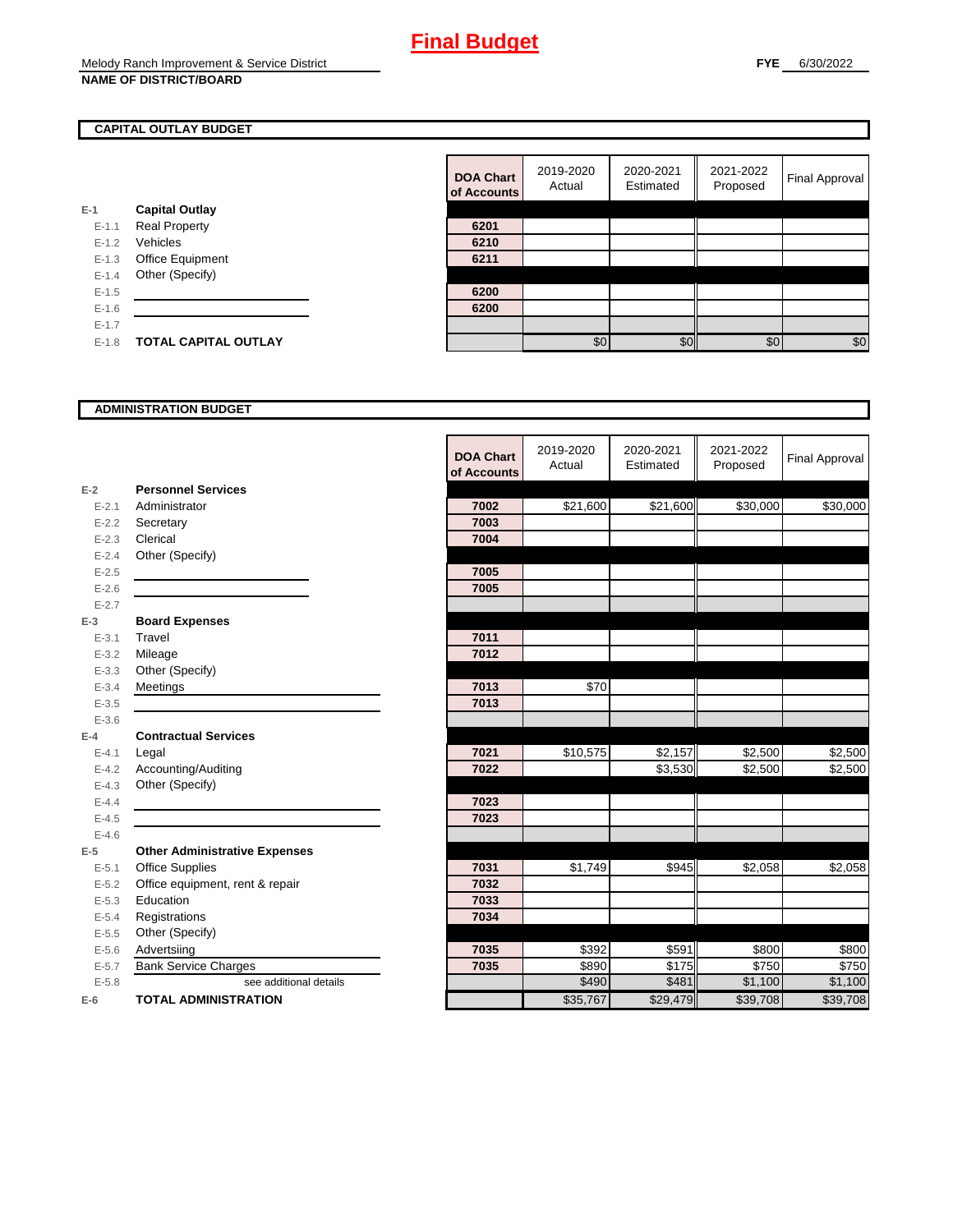### **OPERATIONS BUDGET**

|           |                                        | <b>DOA Chart</b><br>of Accounts | 2019-2020<br>Actual | 2020-2021<br>Estimated | 2021-2022<br>Proposed | <b>Final Approval</b> |
|-----------|----------------------------------------|---------------------------------|---------------------|------------------------|-----------------------|-----------------------|
| $E-7$     | <b>Personnel Services</b>              |                                 |                     |                        |                       |                       |
| $E - 7.1$ | Wages--Operations                      | 7202                            |                     |                        |                       |                       |
| $E - 7.2$ | <b>Service Contracts</b>               | 7203                            |                     |                        |                       |                       |
| $E - 7.3$ | Other (Specify)                        |                                 |                     |                        |                       |                       |
| $E - 7.4$ | Engineering                            | 7204                            | \$46,738            | \$68,408               | \$72,000              | \$72,000              |
| $E - 7.5$ |                                        | 7204                            |                     |                        |                       |                       |
| $E - 7.6$ |                                        |                                 |                     |                        |                       |                       |
| $E-8$     | <b>Travel</b>                          |                                 |                     |                        |                       |                       |
| $E - 8.1$ | Mileage                                | 7211                            |                     |                        |                       |                       |
| $E - 8.2$ | Other (Specify)                        |                                 |                     |                        |                       |                       |
| $E - 8.3$ |                                        | 7212                            |                     |                        |                       |                       |
| $E - 8.4$ |                                        | 7212                            |                     |                        |                       |                       |
| $E - 8.5$ |                                        |                                 |                     |                        |                       |                       |
| $E-9$     | <b>Operating supplies (List)</b>       |                                 |                     |                        |                       |                       |
| $E - 9.1$ | System Maintenance                     | 7220                            | \$800               | \$3,708                | \$2,500               | \$2,500               |
| $E - 9.2$ | Supplies & Equipment                   | 7220                            | \$1,371             | \$702                  |                       |                       |
| $E - 9.3$ | Pump Replacement                       | 7220                            | \$10,266            |                        |                       |                       |
| $E - 9.4$ | <b>Sewer Station Project</b>           | 7220                            | \$5,792             | \$7,386                | \$2,500               | \$2,500               |
| $E - 9.5$ | see additional details                 |                                 |                     |                        | \$2,500               | \$2,500               |
| $E-10$    | <b>Program Services (List)</b>         |                                 |                     |                        |                       |                       |
| $E-10.1$  | Street Maintenance & Plowing           | 7230                            | \$69,977            | \$38,846               | \$56,695              | \$56,695              |
| $E-10.2$  | <b>Irrigation Maintenance</b>          | 7230                            | \$83                |                        |                       |                       |
| $E-10.3$  | <b>Building Maintenance</b>            | 7230                            |                     |                        | \$20,000              | \$20,000              |
| $E-10.4$  |                                        | 7230                            |                     |                        |                       |                       |
| $E-10.5$  |                                        |                                 |                     |                        |                       |                       |
| $E-11$    | <b>Contractual Arrangements (List)</b> |                                 |                     |                        |                       |                       |
| $E-11.1$  | Valve Repair Prjct                     | 7400                            | \$40,530            |                        |                       |                       |
| $E-11.2$  | <b>Ground Water Exploration</b>        | 7400                            | \$189,588           |                        |                       |                       |
| $E-11.3$  | Phase 2 - Water System Replacement     | 7400                            |                     |                        | \$330,000             | \$330,000             |
| $E-11.4$  | Sewer Jet Inspection                   | 7400                            |                     |                        | \$40,000              | \$40,000              |
| $E-11.5$  |                                        |                                 |                     |                        |                       |                       |
| $E-12$    | <b>Other operations (Specify)</b>      |                                 |                     |                        |                       |                       |
| $E-12.1$  | <b>Utilities</b>                       | 7450                            | \$12,100            | \$12,424               | \$12,500              | \$12,500              |
| $E-12.2$  | Alarm System                           | 7450                            | \$1,167             | \$911                  | \$1,300               | \$1,300               |
| $E-12.3$  |                                        | 7450                            |                     |                        |                       |                       |
| $E-12.4$  |                                        | 7450                            |                     |                        |                       |                       |
| $E-12.5$  |                                        |                                 |                     |                        |                       |                       |
| $E-13$    | <b>TOTAL OPERATIONS</b>                |                                 | \$378,411           | \$132,385              | \$539,995             | \$539,995             |
|           |                                        |                                 |                     |                        |                       |                       |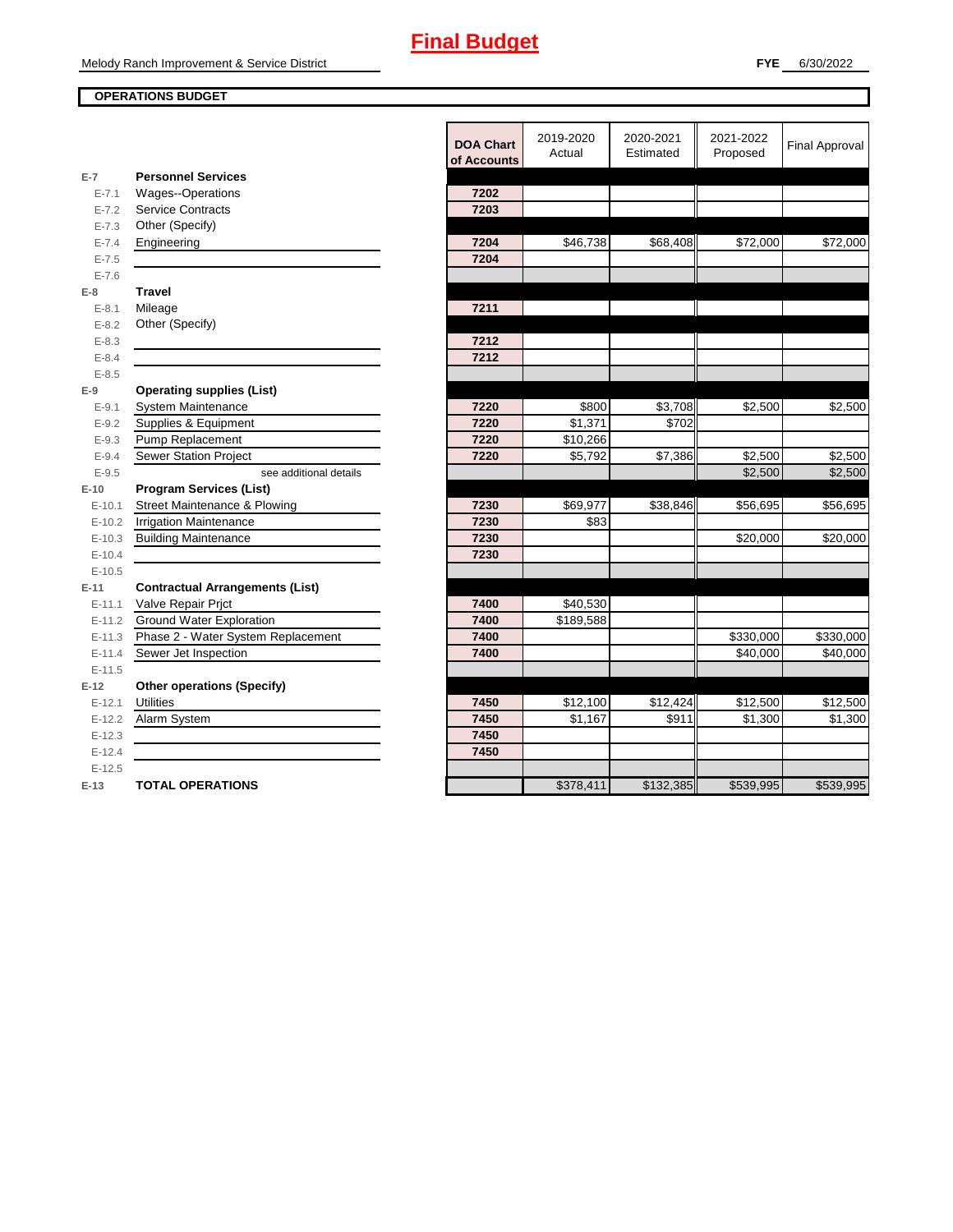#### **INDIRECT COSTS BUDGET**

|          |                              | <b>DOA Chart</b><br>of Accounts | 2019-2020<br>Actual | 2020-2021<br>Estimated | 2021-2022<br>Proposed | Final Approval |
|----------|------------------------------|---------------------------------|---------------------|------------------------|-----------------------|----------------|
| $E-14$   | <b>Insurance</b>             |                                 |                     |                        |                       |                |
| $E-14.1$ | Liability                    | 7502                            | \$600               | \$1,913                | \$2,500               | \$2,500        |
| $E-14.2$ | Buildings and vehicles       | 7503                            |                     |                        |                       |                |
| $E-14.3$ | Equipment                    | 7504                            |                     |                        |                       |                |
| $E-14.4$ | Other (Specify)              |                                 |                     |                        |                       |                |
| $E-14.5$ |                              | 7505                            |                     |                        |                       |                |
| $E-14.6$ |                              | 7505                            |                     |                        |                       |                |
| $E-14.7$ |                              |                                 |                     |                        |                       |                |
| $E-15$   | Indirect payroll costs:      |                                 |                     |                        |                       |                |
| $E-15.1$ | FICA (Social Security) taxes | 7511                            |                     |                        |                       |                |
| $E-15.2$ | <b>Workers Compensation</b>  | 7512                            |                     |                        |                       |                |
| $E-15.3$ | <b>Unemployment Taxes</b>    | 7513                            |                     |                        |                       |                |
| $E-15.4$ | Retirement                   | 7514                            |                     |                        |                       |                |
| $E-15.5$ | <b>Health Insurance</b>      | 7515                            |                     |                        |                       |                |
| $E-15.6$ | Other (Specify)              |                                 |                     |                        |                       |                |
| $E-15.7$ |                              | 7516                            |                     |                        |                       |                |
| $E-15.8$ |                              | 7516                            |                     |                        |                       |                |
| $E-15.9$ |                              |                                 |                     |                        |                       |                |
|          |                              |                                 |                     |                        |                       |                |
| $E-17$   | <b>TOTAL INDIRECT COSTS</b>  |                                 | \$600               | \$1,913                | \$2,500               | \$2,500        |

### **DEBT SERVICE BUDGET**

| <b>DOA Chart</b><br>of Accounts | 2019-2020<br>Actual | 2020-2021<br>Estimated | 2021-2022<br>Proposed | <b>Final Approval</b> |
|---------------------------------|---------------------|------------------------|-----------------------|-----------------------|
|                                 |                     |                        |                       |                       |
| 6401                            |                     |                        | \$30,940              | \$30,940              |
| 6410                            |                     |                        | \$13,260              | \$13,260              |
| 6420                            |                     |                        |                       |                       |
|                                 | \$0                 |                        | \$44,200              | \$44,200              |

**D-1 Debt Service**

D-1.1 **Principal** 

D-1.2 **Interest** 

D-1.3 **Fees** 

**D-2 TOTAL DEBT SERVICE**